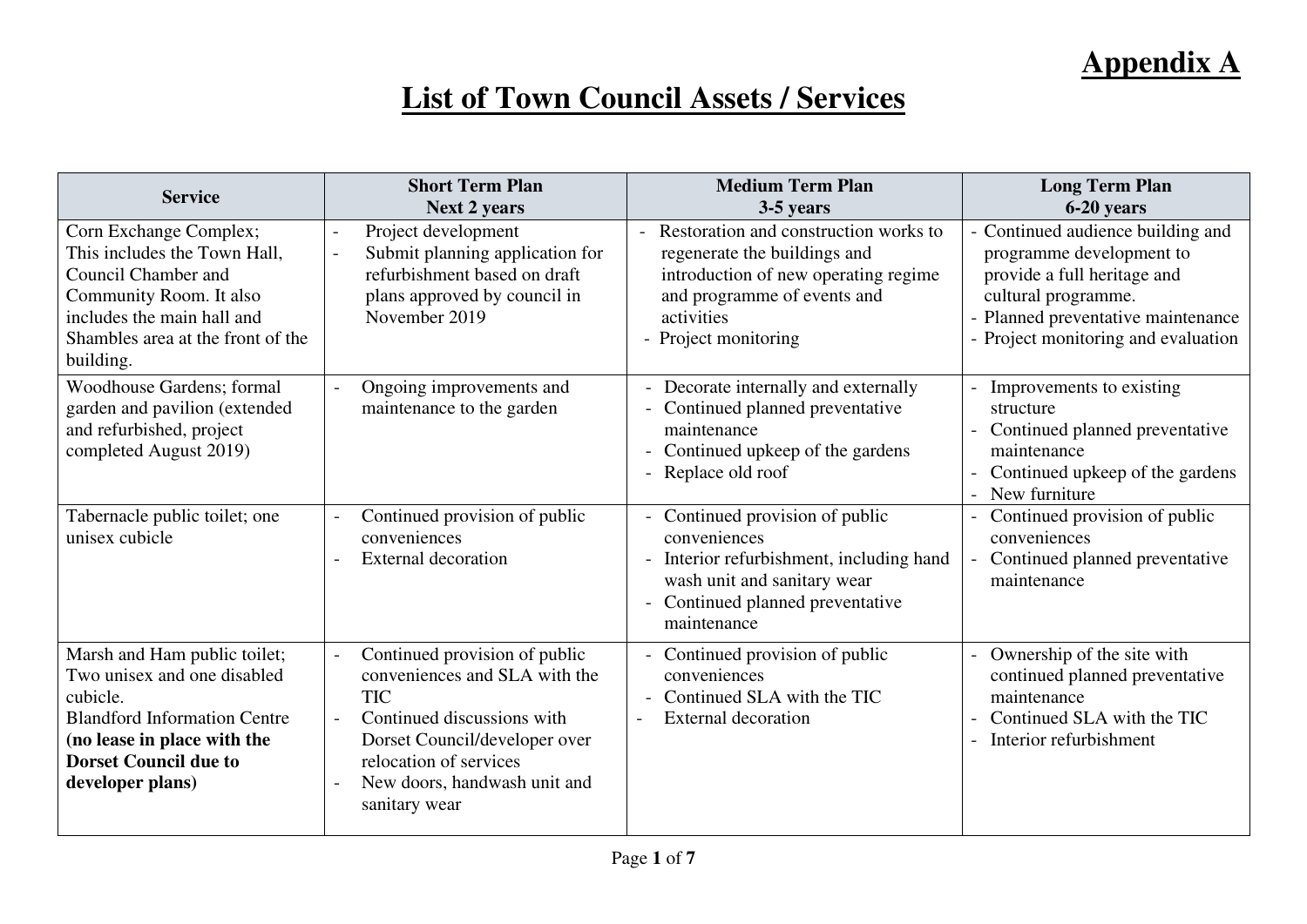| <b>Service</b>                                                                                                                                                    | <b>Short Term Plan</b>                                                                                                                                                                                                                                                                                                   | <b>Medium Term Plan</b>                                                                                                                                                                                                                                                          | <b>Long Term Plan</b>                                                                                                                                                                                                                                                                                                              |
|-------------------------------------------------------------------------------------------------------------------------------------------------------------------|--------------------------------------------------------------------------------------------------------------------------------------------------------------------------------------------------------------------------------------------------------------------------------------------------------------------------|----------------------------------------------------------------------------------------------------------------------------------------------------------------------------------------------------------------------------------------------------------------------------------|------------------------------------------------------------------------------------------------------------------------------------------------------------------------------------------------------------------------------------------------------------------------------------------------------------------------------------|
|                                                                                                                                                                   | <b>Next 2 years</b>                                                                                                                                                                                                                                                                                                      | 3-5 years                                                                                                                                                                                                                                                                        | 6-20 years                                                                                                                                                                                                                                                                                                                         |
| Park Road recreation ground;<br>Bowling, Cricket and Football<br>pavilions.<br>Play area and disused public<br>toilet block.                                      | Cricket pavilion works started<br>November 2019<br>Demolish disused public toilet<br>block and extend car park<br>Continued works to trees where<br>required (Tree survey completed<br>2016)<br>Continue to review agreements<br>$\overline{a}$<br>with sports clubs<br>Continued annual ROSPA<br>Inspection             | - Replace sections of perimeter fencing<br>Continued planned preventative<br>maintenance<br>Continued works to trees where<br>$\overline{a}$<br>required (Tree survey due 2021)<br>- Continue annually reviews lease with<br>sports clubs<br>- Continued annual ROSPA Inspection | Improvements and refurbishment<br>to play area<br>Continued planned preventative<br>maintenance<br>Continued works to trees where<br>required (Tree survey due 2026)<br>- Continue annually reviews lease<br>with sports clubs<br>Continued annual ROSPA<br>Inspection                                                             |
| Langton Road play area and<br>small amenity area.                                                                                                                 | Implementation of Conservation<br>Management Plan<br>Continued works to trees where<br>required (Tree survey completed<br>2016)<br>Continued annual ROSPA<br>Inspection<br>Continued planned preventative<br>maintenance<br>Introduction of table tennis table                                                           | Replace goal posts<br><b>Continued Conservation Management</b><br>Plan<br>- Continued works to trees where<br>required (Tree survey due 2021)<br>Continued annual ROSPA Inspection<br>Continued planned preventative<br>maintenance                                              | <b>Continued Conservation</b><br>$\overline{a}$<br>Management Plan<br>Continued works to trees where<br>required (Tree survey due 2026)<br>Resurface path<br><b>Continued annual ROSPA</b><br>Inspection<br>Continued planned preventative<br>maintenance                                                                          |
| Larksmead recreation ground<br>includes two full size rugby<br>pitches and a pavilion used by<br>the rugby club.<br>Outdoor fitness equipment and a<br>play area. | Extension to rugby pavilion (to be<br>initiated by the club)<br>Decorate pavilion internally and<br>externally<br>Continued works to trees where<br>required (Tree survey completed<br>2016)<br>Continued annual ROSPA<br>Inspection<br>Continue annual review of lease<br>Continued planned preventative<br>maintenance | Continued works to trees where<br>$\sim$<br>required (Tree survey due 2021)<br>- Continued annual ROSPA Inspection<br>- Continued planned preventative<br>maintenance<br>- Continue annual review of lease                                                                       | Replacement of roof of pavilion<br>Continued works to trees where<br>required (Tree survey due 2021)<br>- Continued annual ROSPA<br>Inspection<br>Continued planned preventative<br>maintenance<br>Continue annual review of lease<br>Review car parking surface and<br>markings<br>Improvements and refurbishment<br>to play area |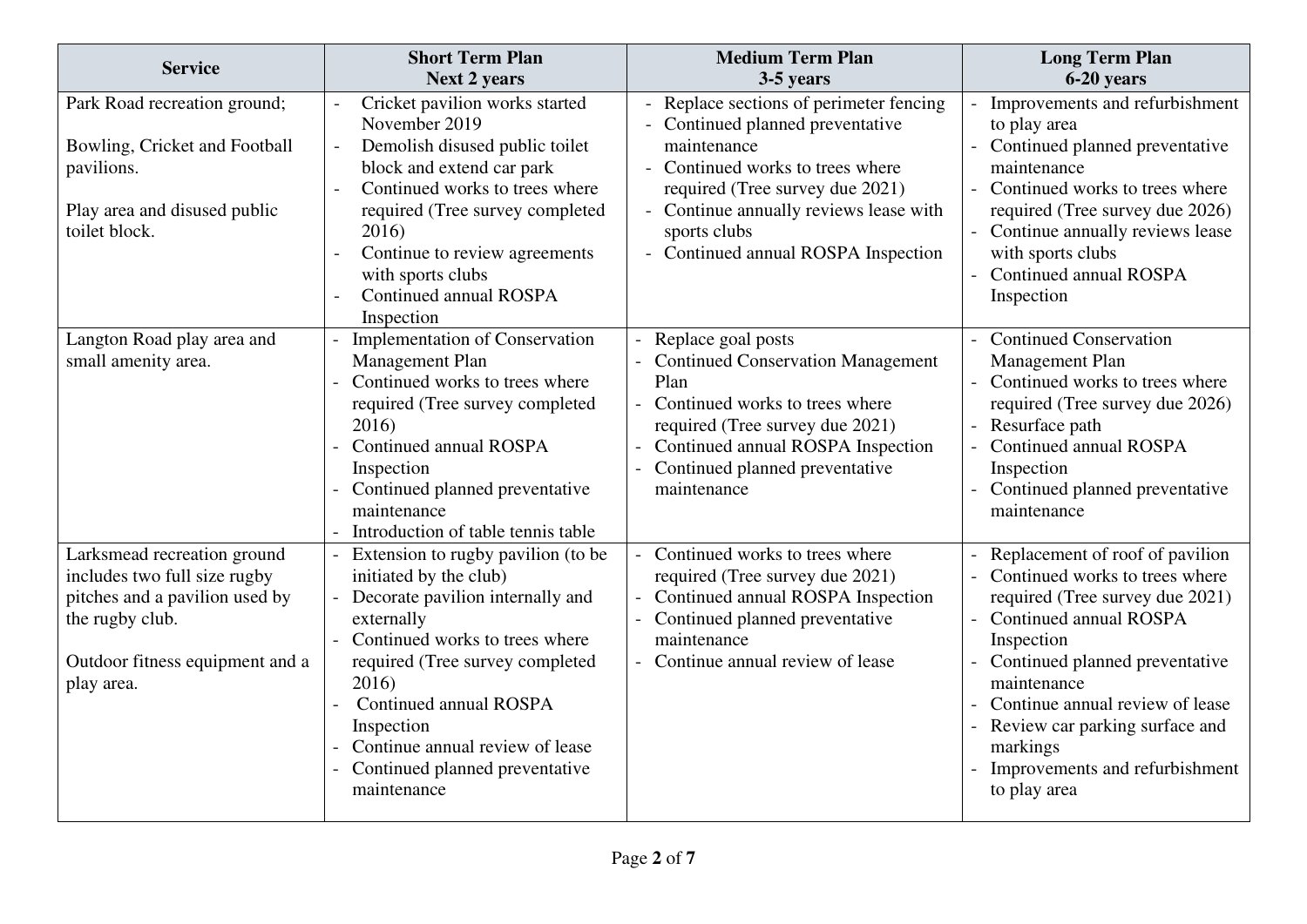| <b>Service</b>                                                | <b>Short Term Plan</b><br><b>Next 2 years</b>                                                                                                                                                                                                                                  | <b>Medium Term Plan</b><br>3-5 years                                                                                                                                                                                                                                                                     | <b>Long Term Plan</b><br>6-20 years                                                                                                                                                                                   |
|---------------------------------------------------------------|--------------------------------------------------------------------------------------------------------------------------------------------------------------------------------------------------------------------------------------------------------------------------------|----------------------------------------------------------------------------------------------------------------------------------------------------------------------------------------------------------------------------------------------------------------------------------------------------------|-----------------------------------------------------------------------------------------------------------------------------------------------------------------------------------------------------------------------|
| <b>Blandford Cemetery and Chapels</b>                         | <b>Memorial Testing</b><br>Continued works to trees where<br>required (Tree survey completed<br>2016)<br>Continued planned preventative<br>maintenance<br>Cemetery extension in 2012<br>secured enough grave spaces for<br>next 50 years<br>Review condition of perimeter wall | Re-decorate the Chapel<br>Repointing of chapels<br><b>Memorial Testing</b><br>Continued works to trees where<br>required (Tree survey due 2021)<br>Continued service provision<br>Continued planned preventative<br>maintenance<br>Maintenance of the War Memorial<br>Review condition of perimeter wall | <b>Memorial Testing</b><br>Continued works to trees where<br>required (Tree survey due 2026)<br>Continued service provision<br>Continued planned preventative<br>maintenance<br>Review condition of perimeter<br>wall |
| St Peter & St Paul's (Closed)<br>Churchyard                   | <b>Memorial Testing</b><br>Continued works to trees where<br>required (Tree survey completed<br>2016)<br>Continued monitoring of<br>churchyard wall                                                                                                                            | - Memorial Testing<br>- Continued works to trees where<br>required (Tree survey due 2021)<br>Continued monitoring of churchyard<br>wall                                                                                                                                                                  | <b>Memorial Testing</b><br>Continued works to trees where<br>required (Tree survey due 2026)<br>Continued monitoring of<br>churchyard wall                                                                            |
| Old Bath House                                                | In the process of being sold to the<br>$\equiv$<br>owner of the Old Bank House                                                                                                                                                                                                 |                                                                                                                                                                                                                                                                                                          |                                                                                                                                                                                                                       |
| <b>Town Pump</b>                                              | <b>Restoration works</b><br>$\sim$<br>Continued planned preventative<br>$\equiv$<br>maintenance                                                                                                                                                                                | Continued planned preventative<br>maintenance                                                                                                                                                                                                                                                            | Continued planned preventative<br>maintenance<br>Arrange for professional<br>cleaning and further restoration<br>works                                                                                                |
| Lamperd's Fields Allotments                                   | Negotiations to move allotments<br>Continued planned preventative<br>maintenance<br>Continued agreement with<br><b>Allotment Management Committee</b>                                                                                                                          | Moving allotments<br>Move and construct new allotment<br>building<br>Continued agreement with Allotment<br><b>Management Committee</b>                                                                                                                                                                   | Continued planned preventative<br>maintenance<br>Continued agreement with<br><b>Allotment Management</b><br>Committee                                                                                                 |
| <b>Elizabeth Road Allotments</b><br>(owned by Dorset Council) | Awaiting decision on freehold<br>ownership being transferred to<br><b>BFTC</b> from the Dorset Council<br>Continued agreement with<br><b>Allotment Management Committee</b>                                                                                                    | Continued agreement with Allotment<br><b>Management Committee</b>                                                                                                                                                                                                                                        | Continued agreement with<br><b>Allotment Management</b><br>Committee                                                                                                                                                  |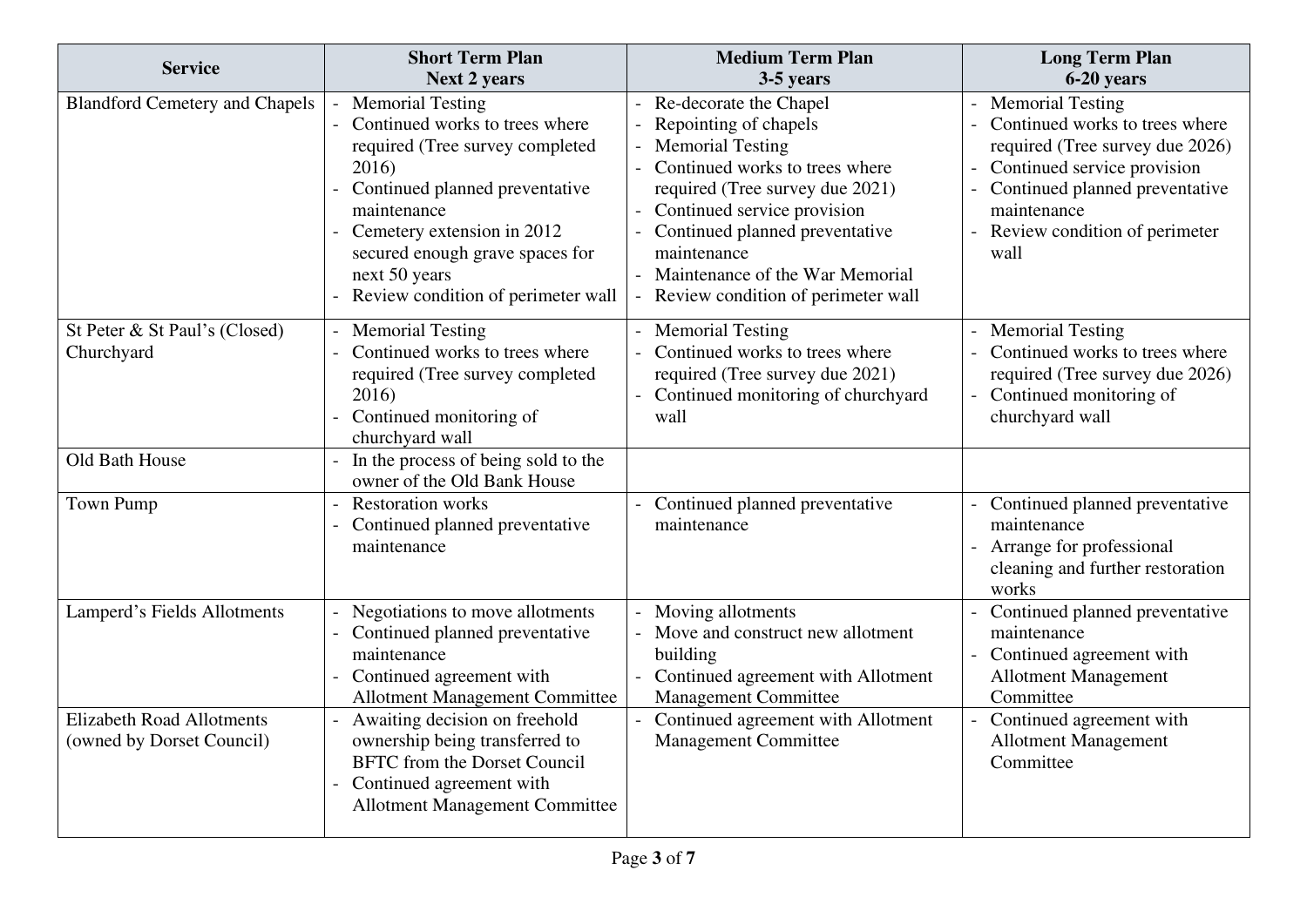| <b>Service</b>                                                                             | <b>Short Term Plan</b><br><b>Next 2 years</b>                                                                                                                                               | <b>Medium Term Plan</b><br>3-5 years                                                                                                                                                                          | <b>Long Term Plan</b><br>6-20 years                                                                                                                                                          |
|--------------------------------------------------------------------------------------------|---------------------------------------------------------------------------------------------------------------------------------------------------------------------------------------------|---------------------------------------------------------------------------------------------------------------------------------------------------------------------------------------------------------------|----------------------------------------------------------------------------------------------------------------------------------------------------------------------------------------------|
| Blandford Skate Park (situated in<br>Stour Park, between the brewery<br>and Stour Meadows) | Awaiting decision from Dorset<br>Council on extension of lease<br>Tender process for replacement<br>equipment<br>Continued planned preventative<br>maintenance                              | Continued improvements,<br>refurbishment and/or replacement of<br>equipment<br>Continued planned preventative<br>maintenance                                                                                  | Continued improvements,<br>refurbishment and/or<br>replacement of equipment<br>Continued planned preventative<br>maintenance                                                                 |
| Dr Davies memorial plot<br>Langton, (small memorial<br>garden)                             | Continued planned maintenance<br>In Neighbourhood Plan to attempt<br>to protect as a green space                                                                                            | Re-paint perimeter fence<br>- Continued planned maintenance                                                                                                                                                   | Re-paint perimeter fence<br>Continued planned maintenance                                                                                                                                    |
| Glenmore Depot industrial unit.<br>(Workshop)                                              | Continued planned preventative<br>maintenance for internal part of the<br>building<br>Continued agreement with site<br>maintenance company for external<br>part of the building             | Continued planned preventative<br>maintenance for internal part of the<br>building<br>Continued agreement with site<br>maintenance company for external part<br>of the building                               | Continued planned preventative<br>maintenance for internal part of<br>the building<br>Continued agreement with site<br>maintenance company for<br>external part of the building              |
| Markets                                                                                    | To revive the markets<br>To ensure complete asset transfer<br>from Dorset Council                                                                                                           | To improve the appearance of the<br>market<br>To introduce new markets                                                                                                                                        | To ensure the markets are<br>continued and prosperous for the<br>stallholders and the town                                                                                                   |
| <b>CCTV &amp; ANPR</b>                                                                     | Introduce an agreement with the<br>Police (Phase 3)<br>Continued maintenance agreement<br>for CCTV and ANPR                                                                                 | Continued maintenance agreement for<br><b>CCTV</b> and ANPR                                                                                                                                                   | Renewal of agreement with<br>Police<br>Continued maintenance<br>agreement for CCTV and ANPR                                                                                                  |
| Railway Arches                                                                             | Opening of access to the top of the<br>arches<br>Continuation of lease with<br>landowner<br>Continued maintenance                                                                           | - Structural survey<br>- Continued maintenance                                                                                                                                                                | Structural survey<br>Continued maintenance                                                                                                                                                   |
| Civic, Culture, Twinning and<br><b>Other Services</b>                                      | Continue to celebrate Twinning<br>anniversaries and visits<br>VE Day 75 anniversary events<br>- Continue to promote community<br>involvement in Remembrance<br>events, Armed Forces Day and | Continue to celebrate Twinning<br>anniversaries and visits<br>Continue to promote community<br>involvement in Remembrance events,<br>Armed Forces Day and Merchant Navy<br>Day flag raisings and Commonwealth | Continue to celebrate Twinning<br>anniversaries and visits<br>Continue to promote community<br>involvement in Remembrance<br>events, Armed Forces Day and<br>Merchant Navy Day flag raisings |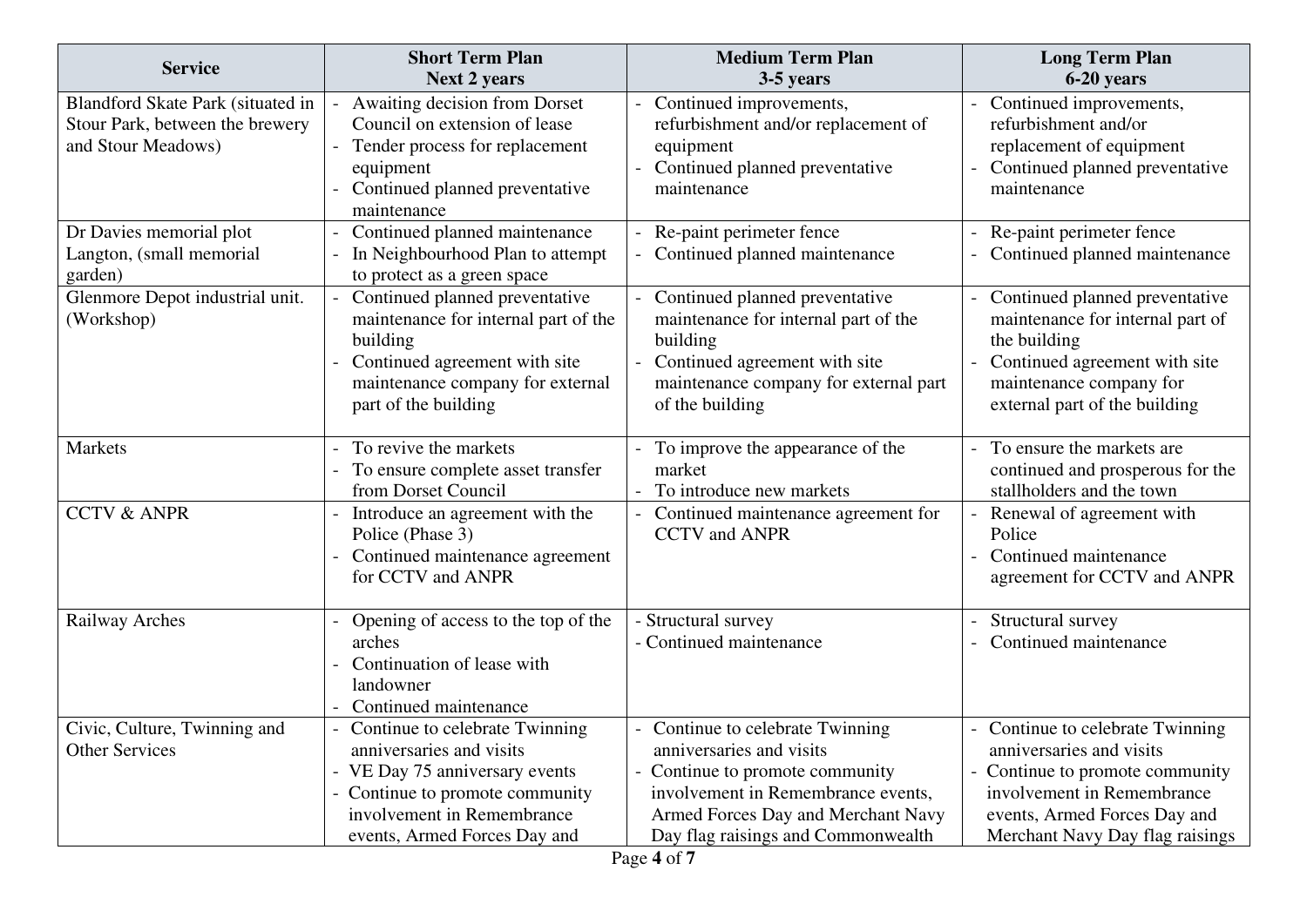| <b>Service</b>                              | <b>Short Term Plan</b><br><b>Next 2 years</b>                                                                                                                                                                                                                                                                                                                                  | <b>Medium Term Plan</b><br>3-5 years                                                                                                                                                                                                                                                                                        | <b>Long Term Plan</b><br>6-20 years                                                                                                                                                                                                                                                                                                                   |
|---------------------------------------------|--------------------------------------------------------------------------------------------------------------------------------------------------------------------------------------------------------------------------------------------------------------------------------------------------------------------------------------------------------------------------------|-----------------------------------------------------------------------------------------------------------------------------------------------------------------------------------------------------------------------------------------------------------------------------------------------------------------------------|-------------------------------------------------------------------------------------------------------------------------------------------------------------------------------------------------------------------------------------------------------------------------------------------------------------------------------------------------------|
|                                             | Merchant Navy Day flag raisings<br>and Commonwealth Day event<br>Retain the tradition of the Mayor<br>Making ceremony<br>Continue to open the listed<br>buildings for Dorset Architectural<br>Heritage Week<br>Continue to promote and increase<br>the scope of the Community Expo<br>Continue to recognise and mark<br>military events and anniversaries<br>Mark Royal deaths | Day event<br>- Retain the tradition of the Mayor<br>Making ceremony<br>Continue to open the listed buildings<br>for Dorset Architectural Heritage Week<br>Continue to promote and increase the<br>scope of the Community Expo<br>Continue to recognise and mark<br>military events and anniversaries<br>- Mark Royal deaths | and Commonwealth Day event<br>Retain the tradition of the Mayor<br>Making ceremony<br>Continue to open the listed<br>buildings for Dorset<br>Architectural Heritage Week<br>Continue to promote and<br>increase the scope of the<br><b>Community Expo</b><br>Continue to recognise and mark<br>military events and anniversaries<br>Mark Royal deaths |
| Democracy, governance and<br>administration | Review council procedures<br>Respond to consultations from<br>Dorset Council and central<br>Government<br>Continue to act as a good, fair and<br>inclusive employer                                                                                                                                                                                                            | - Review council procedures<br>- Respond to consultations from Dorset<br>Council and central Government<br>- Continue to act as a good, fair and<br>inclusive employer<br>- Evolve services in line with<br>developments with social media<br>Continue to work towards local<br>government award schemes                    | - Review council procedures<br>Respond to consultations from<br>Dorset Council and central<br>Government<br>Continue to act as a good, fair and<br>inclusive employer<br>- Evolve services in line with<br>developments with social media<br>Continue to work towards local<br>government award schemes                                               |
| Amenity Areas (including<br>Damory Down)    | Maintain areas to a high standard<br>ensuring that they become high<br>quality green spaces for local<br>residents<br>Introduce wildflower area to<br>Jubilee Way                                                                                                                                                                                                              | Maintain areas to a high standard<br>ensuring that they become high quality<br>green spaces for local residents                                                                                                                                                                                                             | Maintain areas to a high standard<br>ensuring that they become high<br>quality green spaces for local<br>residents                                                                                                                                                                                                                                    |
| <b>Badbury Heights Amenity Areas</b>        | Continue to lobby the<br>solicitor/developer to complete the<br>legal work required to transfer the<br>Phase 3 land to BFTC as per the<br>legal agreements and pay the<br>remaining contributions owed                                                                                                                                                                         | Maintain areas to a high standard<br>ensuring that they become quality green<br>spaces for local residents<br>Continued works to trees where<br>$\equiv$<br>required according to tree surveys                                                                                                                              | Maintain areas to a high standard<br>ensuring that they become<br>quality green spaces for local<br>residents<br>Continued works to trees where<br>required according to tree                                                                                                                                                                         |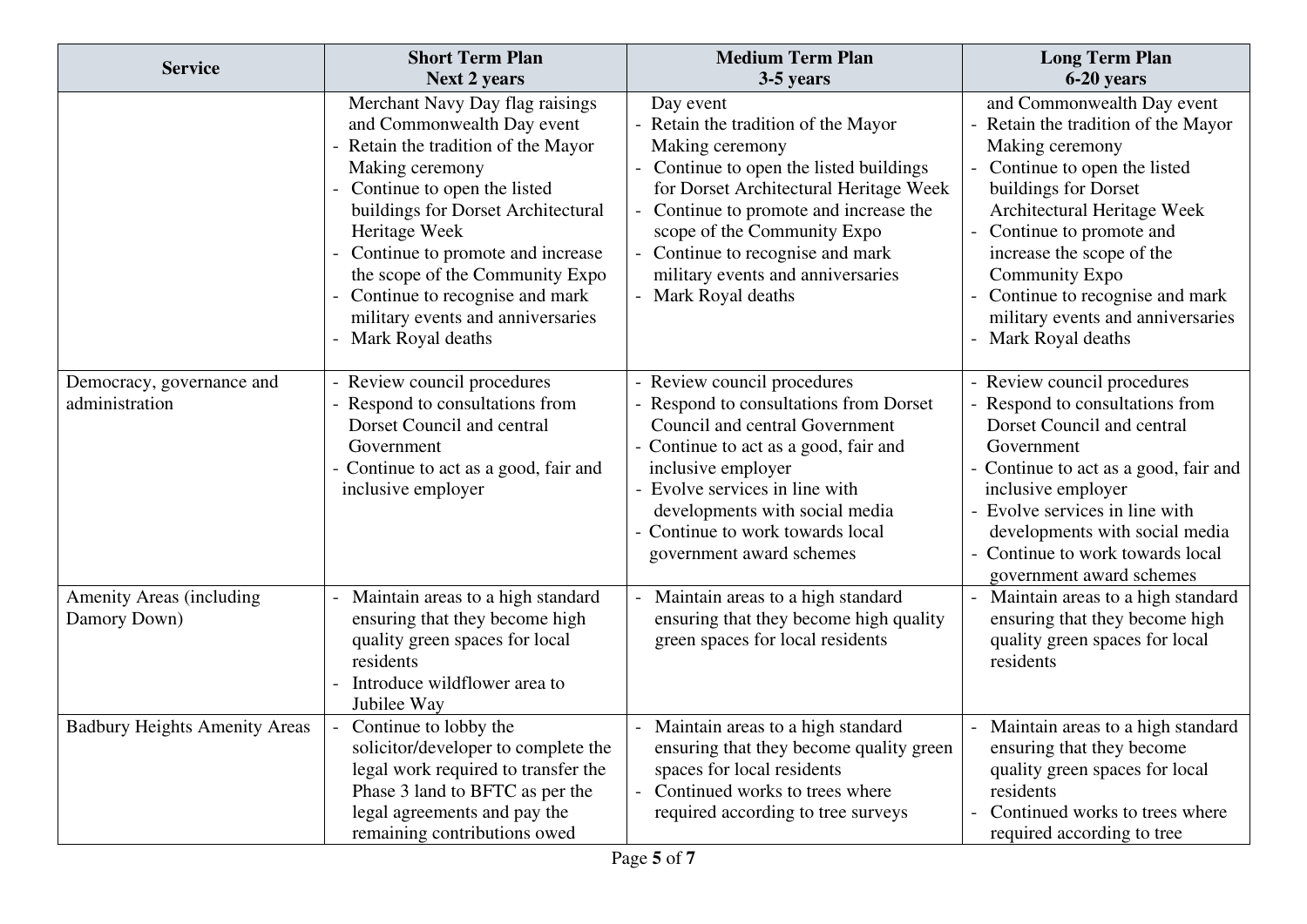| <b>Service</b>                    | <b>Short Term Plan</b><br><b>Next 2 years</b>                                                                                                                                                                                                                                                                                                                                                                                                    | <b>Medium Term Plan</b><br>3-5 years                                                                                                                                                                                               | <b>Long Term Plan</b><br>6-20 years                                                                                                                                                                                                                                                                                                                                                                                        |
|-----------------------------------|--------------------------------------------------------------------------------------------------------------------------------------------------------------------------------------------------------------------------------------------------------------------------------------------------------------------------------------------------------------------------------------------------------------------------------------------------|------------------------------------------------------------------------------------------------------------------------------------------------------------------------------------------------------------------------------------|----------------------------------------------------------------------------------------------------------------------------------------------------------------------------------------------------------------------------------------------------------------------------------------------------------------------------------------------------------------------------------------------------------------------------|
|                                   | towards their maintenance<br>Maintain areas to a high standard<br>ensuring that they become high<br>quality green spaces for local<br>residents<br>Continued works to trees where<br>required<br>Trees to be added to the<br>quinquennial Tree surveys                                                                                                                                                                                           |                                                                                                                                                                                                                                    | surveys<br>Set up mitigation plans for the<br>financial burden of maintaining<br>these areas post S106 contract<br>term                                                                                                                                                                                                                                                                                                    |
| <b>Badbury Heights Play Areas</b> | Continue to lobby the developer to<br>complete the legal work required to<br>transfer the Phase 3 land to BFTC<br>as per the legal agreements and pay<br>the remaining contributions owned<br>towards their maintenance<br>Install four play areas, following<br>tender and public consultation<br>Maintain areas to a high standard<br>ensuring that they become quality<br>play and recreational spaces for<br>young people and their families | Maintain areas to a high standard<br>ensuring that they become quality play<br>and recreational spaces for young<br>people and their families<br>Continued annual ROSPA inspection<br>Continue planned preventative<br>maintenance | Maintain areas to a high standard<br>ensuring that they become<br>quality play and recreational<br>spaces for young people and<br>their families<br>Continued annual ROSPA<br>inspection<br>Continue planned preventative<br>maintenance<br>Improvements, refurbishment<br>and/or replacement of equipment<br>Set up mitigation plans for the<br>financial burden of maintaining<br>these areas post S106 contract<br>term |
| <b>Westbury Way Amenity Areas</b> | Continue to lobby the developer to<br>complete the legal work required to<br>transfer the land to BFTC and pay<br>the S106 contribution towards their<br>maintenance<br>Maintain areas to a high standard<br>ensuring that they become high<br>quality green spaces for local<br>residents<br>Trees to be added to the<br>quinquennial Tree surveys                                                                                              | Maintain areas to a high standard<br>ensuring that they become quality green<br>spaces for local residents<br>Continued works to trees where<br>$\sim$<br>required according to tree surveys                                       | Maintain areas to a high standard<br>ensuring that they become<br>quality green spaces for local<br>residents<br>Continued works to trees where<br>required according to tree<br>surveys<br>Set up mitigation plans for the<br>financial burden of maintaining<br>these areas post expiry of S106<br>contract term                                                                                                         |